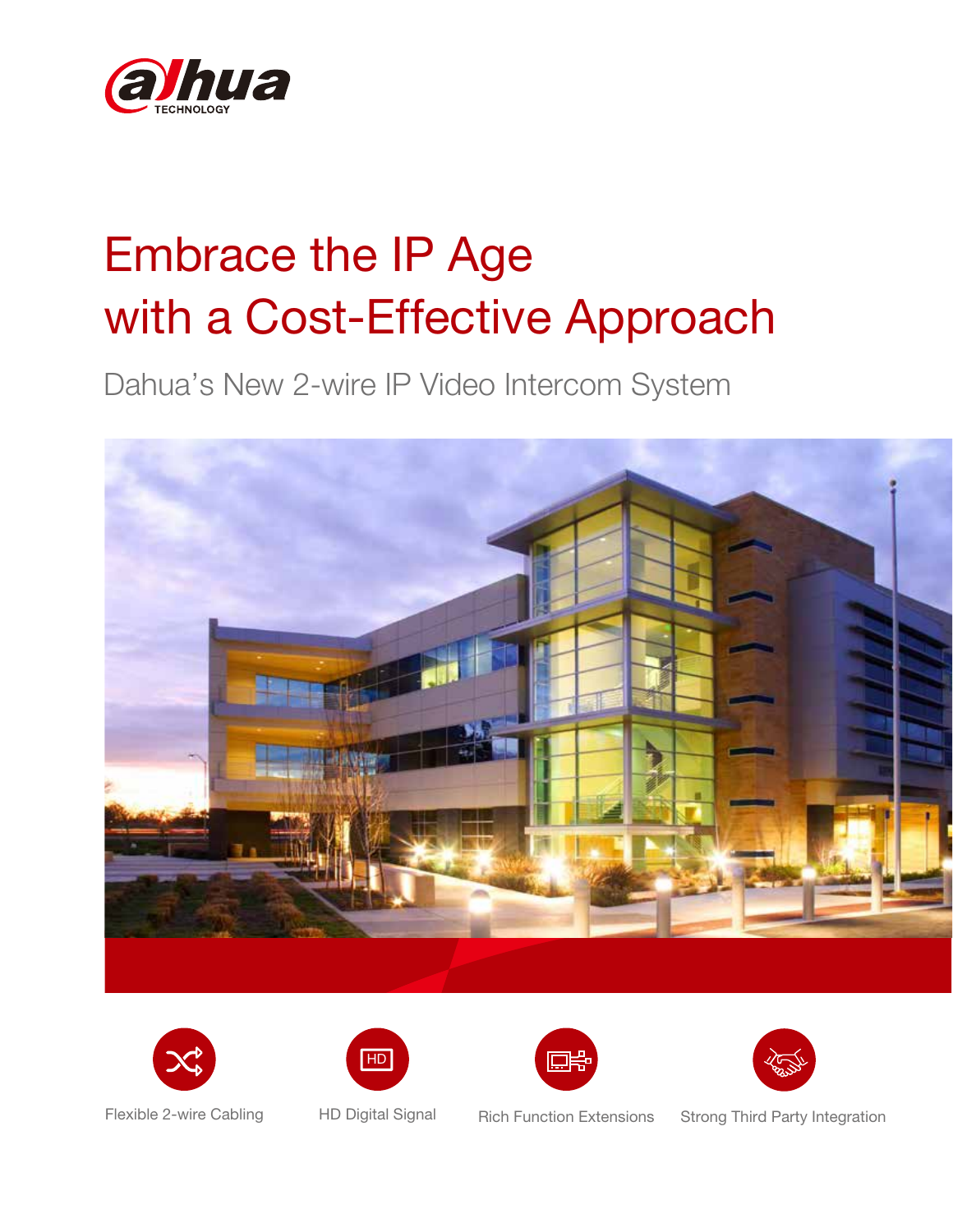# **Recommended Products**



### **Modular Series - Customized for your project with up to 9 modules**



Design and specifications are subject to change without notice.

March, 2021

DAHUA TECHNOLOGY us.dahuasecurity.com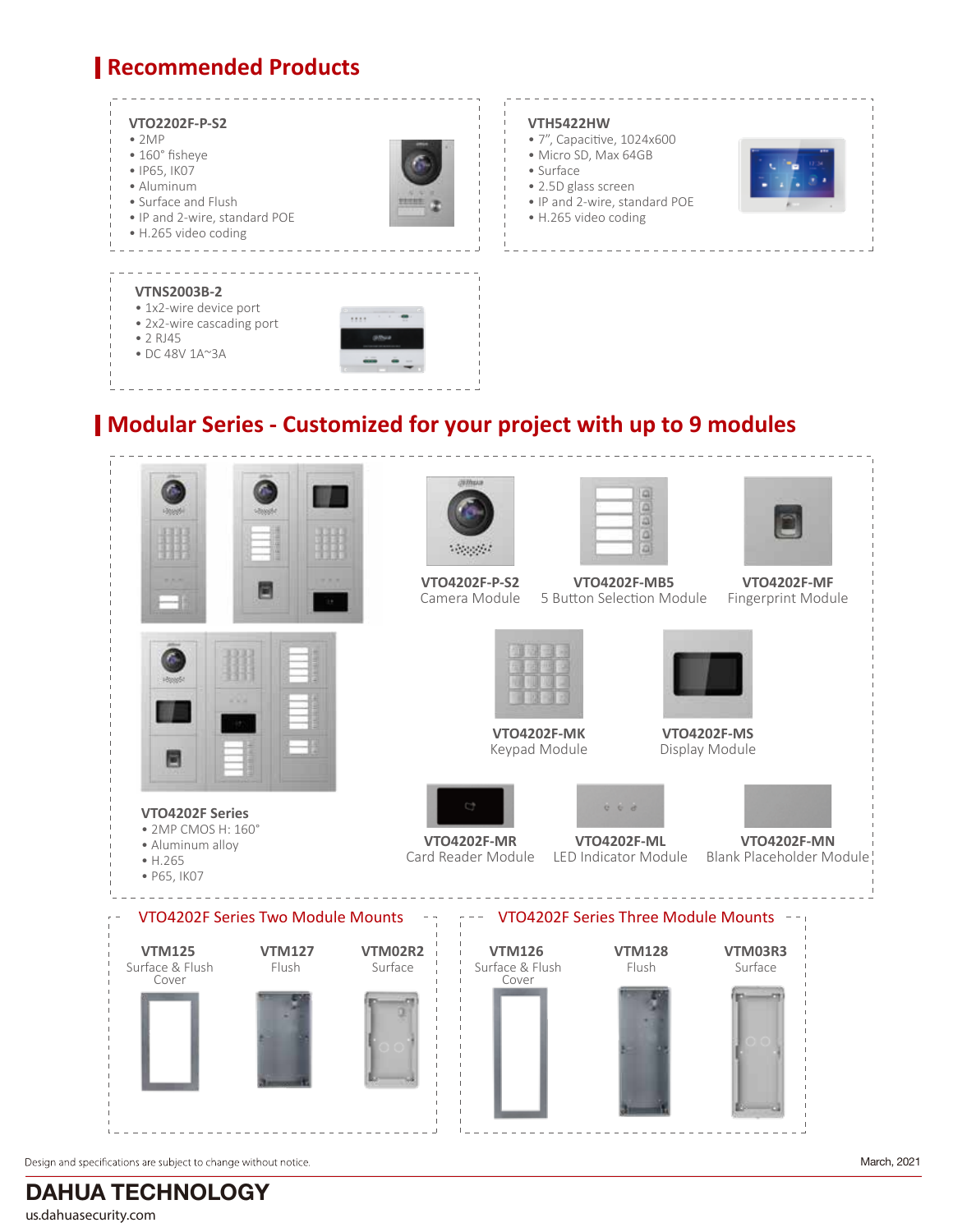# **Background**

- **Market Opportunity**: 2-wire intercom system has huge market demand for its wiring convenience and flexibility.
- High Labor Costs: Retrofitting old systems often incurs high labor costs. How to efficiently utilize existing wires has been a major concern for installers.
- Audio to Video Potential: Most traditional 2-wire intercom systems only support audio which offers low security and creates poor user experience.
- Analog to IP Potential: Most traditional 2-wire intercom system adopts analog technology with weak functions and poor system integration, offering less benefits for customers.

# **Highlights**



#### **Flexible 2-wire Cabling**

**Rich Function Extensions** Mobile app, CCTV surveillance.

The non-polarized 2-wire cabling system with brand new bus-based cascading technology greatly improves cable utilization rate and reduces power supply wiring.



#### **HD Digital Signal**

Based on TCP/IP, its audio and video quality are similar to normal RJ45 IP system.

0 O

SISIE FITIF NNI

П NNI



HD

# **Strong Third Party Integration**

Standard SIP protocol offers strong integration capabilities.

# **Overview**

The 2-wire solution can can easily adapt to environments with multiple wiring, enabling all digital functions in the property.